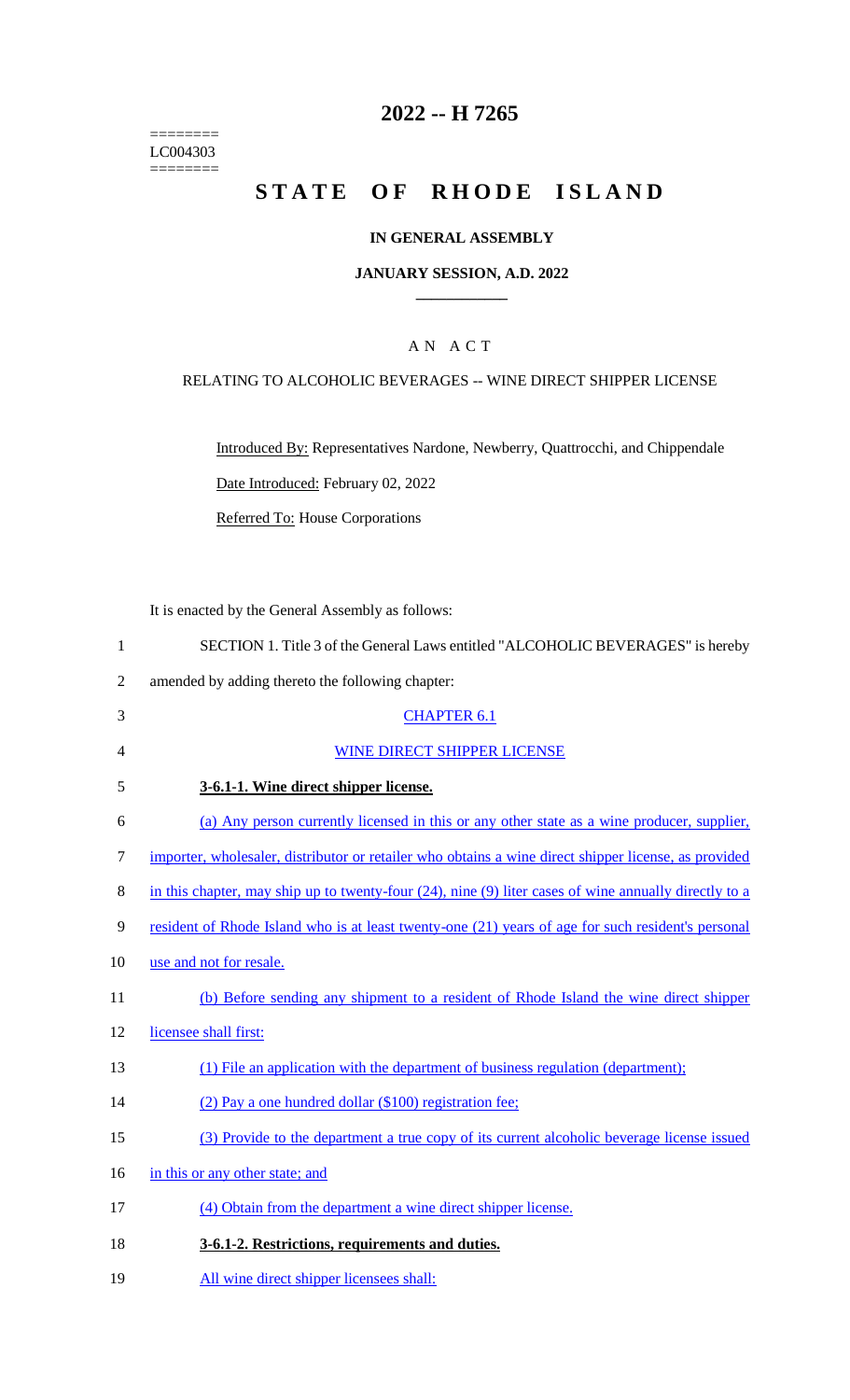(1) Not ship more than twenty-four (24), nine (9) liter cases of wine annually to any person 2 for their personal use and not for resale; (2) Not ship to any address in an area identified by the department as a "dry" or local option area; (3) Ensure that all containers of wine shipped directly to a resident in this state are conspicuously labeled with the words "CONTAINS ALCOHOL SIGNATURE OF PERSON AGE 7 21 OR OLDER REQUIRED FOR DELIVERY"; (4) If located outside of this state, report to the department annually the total amount of wine shipped into the state the preceding calendar year; (5) If located outside of this state, annually pay to the division of taxation all sales taxes 11 and excise taxes due on sales to residents of Rhode Island in the preceding calendar year, the amount of such taxes to be calculated as if the sale were in Rhode Island at the location where 13 delivery is made; (6) If located within this state, provide the division of taxation any additional information deemed necessary beyond that which is already required for retail sales from the winery tasting 16 room to ensure compliance with this section; (7) Permit the department or the division of taxation to perform an audit of the wine direct 18 shipper licensee's records upon request; and (8) Be deemed to have consented to the jurisdiction of the department or any other state agency and the Rhode Island courts concerning enforcement of this section and any related laws, 21 rules or regulations. **3-6.1-3. License renewal.** The wine direct shipper licensee may annually renew its license with the department by 24 paying a fifty dollar (\$50.00) renewal fee and providing the department a true copy of its current alcoholic beverage license issued in this or any other state. **3-6.1-4. Promulgation of rules and regulations.** The department and the division of taxation may promulgate rules and regulations to effectuate the purposes of this chapter. **3-6.1-5. Suspension and/or revocation of licenses.** The department may enforce the requirements of this chapter by administrative proceedings to suspend or revoke a wine direct shipper license, and the department may accept payment of an offer in compromise in lieu of suspension, such payments to be determined by rule promulgated by the department. **3-6.1-6. Penalties for violations.**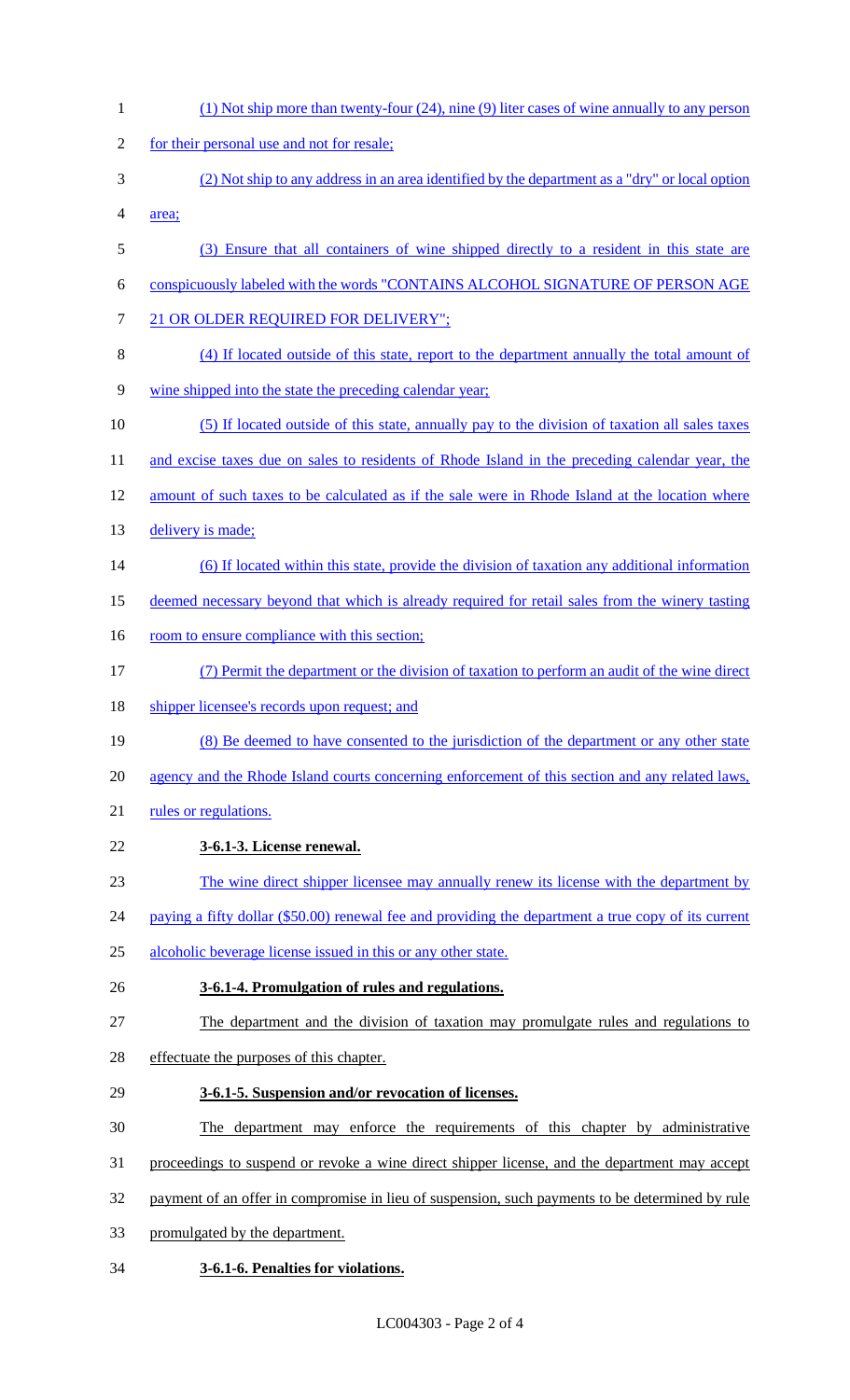- 1 Shipments of wine direct to consumers in Rhode Island from persons who do not possess
- 2 a current wine direct shipper license from the department are prohibited. Any person who
- 3 knowingly makes, participates in, transports, imports or receives such a shipment is guilty of a
- 4 misdemeanor punishable by a fine up to and including one thousand five hundred dollars (\$1,500)
- 5 or imprisonment for a period of up to one year, or both. Without limitation on any punishment or
- 6 remedy, criminal or civil, any person who knowingly makes, participates in, transports, imports or
- 7 receives such a shipment commits an unfair trade practice.
- 8 SECTION 2. This act shall take effect upon passage.

======== LC004303 ========